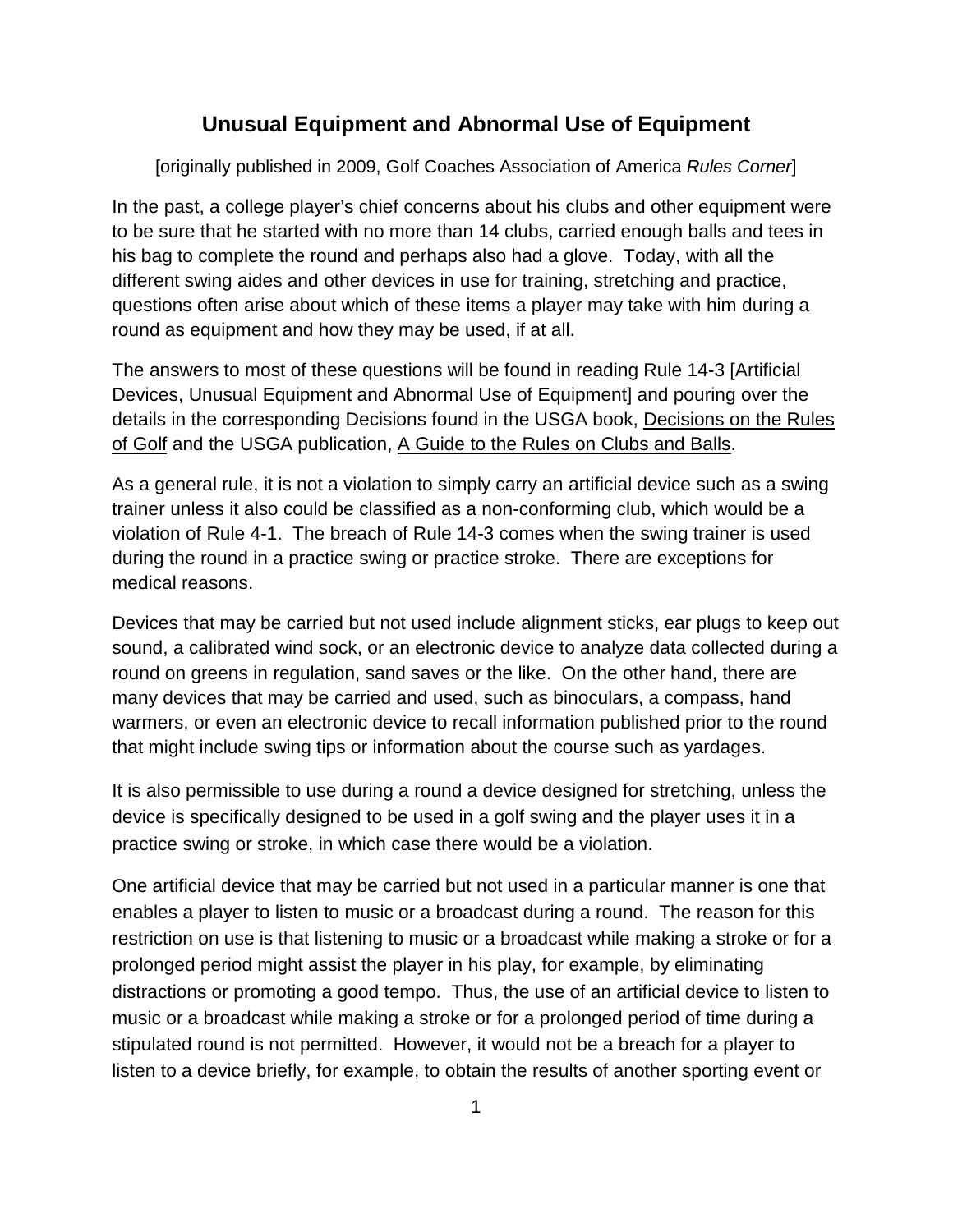traffic information, while walking between the putting green of one hole and the teeing ground of the next hole.

A player may not use any ordinary equipment in an abnormal way to make a stroke that counts in his score, such as placing a ball in his hand against the grip when putting or to steady himself by leaning on another club to hole a short putt on a windy day. A player may sometimes be permitted to use equipment for other than a stroke if that use is traditionally accepted, such as using a putter as a plumb-line to assist in determining the slope on a putting green. However, he may not use a bottled drink as a level as that is using equipment in an abnormal manner that is not traditionally accepted.

Certainly, any questions should be resolved before play. For instance, if you have a doubt as to whether you may tuck the shirt that you have on under your arm to "stay connected" in making a stroke, ask an official for a ruling. The correct answer is that it is permitted.

Following is an outline of essential Decisions regarding artificial devices, unusual equipment and abnormal use of equipment:

The following 24 Decisions cover the specifics of several devices. Unfortunately, the Decisions don't always state whether a device or piece of equipment is considered an artificial device or unusual equipment so it is not always possible to categorize a device when the Decision states that a violation has occurred. Therefore, a knowledgeable official must remember when use of a specific device in a particular manner during a round is not permitted.

14-3/1 **Distance Meter Attached to Golf Cart** – artificial device

- 14-3/2 **Pencil or Score Card Used to Assist in Gauging Distance** Not specially marked, use traditionally accepted / Exc 2 Specially marked to gauge distance is artificial device
- 14-3/3 **Eyeglasses and Binoculars** not artificial devices
- 14-3/4 **Compass** use permitted to determine direction of wind or grain in greens
- 14-3/5 **Booklet Providing Distances Between Various Points** artificial device but use traditionally accepted / Exc 2
- 14-3/5.5 **Electronic Device Providing Distances Between Various Points** same as booklet if no measuring or distance calculating function
- 14-3/6 **Holding Ball Against Hand When Putting** use of equipment in an abnormal manner